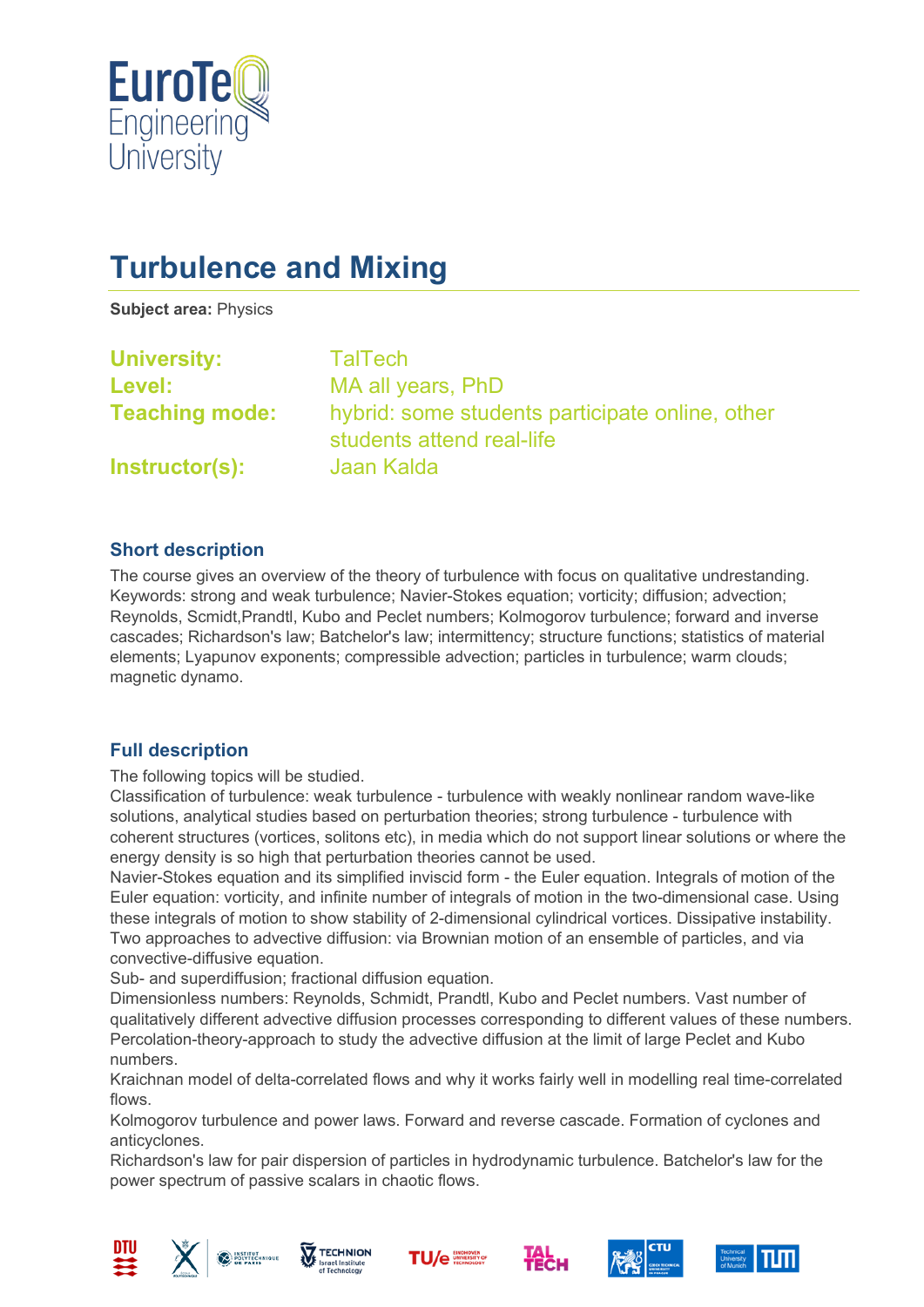

Intermittency and structure functions - for turbulent velocity fields and for passive scalar fields. Anomalous scaling of structure functions.

Lagrangean statistics of material elements (material lines and volumes) and Lyapunov exponents. Compressible velocity fields: strongly and weakly compressible flows.

Particles in turbulence: the effect of inertia and drag, clustering of particles.

Nucleation of droplets in warm clouds: the diffusive growth bottleneck, the sling effect.

Magnetohydrodynamics and electron magnetohydrodynamics: conservation of magnetic flux through material loops, transport of magnetic fields. The problem of magnetic dynamo: stretch-twist-fold action and the creation of cosmic magnetic fields.

#### **Learning outcomes**

Knows the basic models, methods and results of the theory of turbulence, and is able to use these in his/her professional work.

### **General information**

| <b>Contact hours per week:</b>   | 4                                           |
|----------------------------------|---------------------------------------------|
| Total workload:                  | 156 (in student hours for the whole course) |
| <b>ECTS credits:</b>             | 6                                           |
| Language:                        | English                                     |
|                                  |                                             |
| Course start date:               | 22 August 2022                              |
| Course end date:                 | 22 January 2023                             |
| Add. info about start date:      |                                             |
| <b>Weekly teaching day/time:</b> |                                             |
| Time zone:                       | CET +1 (Estonia, Israel)                    |
| <b>Further information:</b>      |                                             |
|                                  |                                             |
| <b>Prerequisites:</b>            | -                                           |
| <b>Activities and methods:</b>   | Lectures, Seminars, Self-study, Exercises   |
| Presence on campus:              | no presence needed                          |
|                                  |                                             |

## **Final examination**

| Form:            | assignment |
|------------------|------------|
| Date:            |            |
| Location/format: | online     |